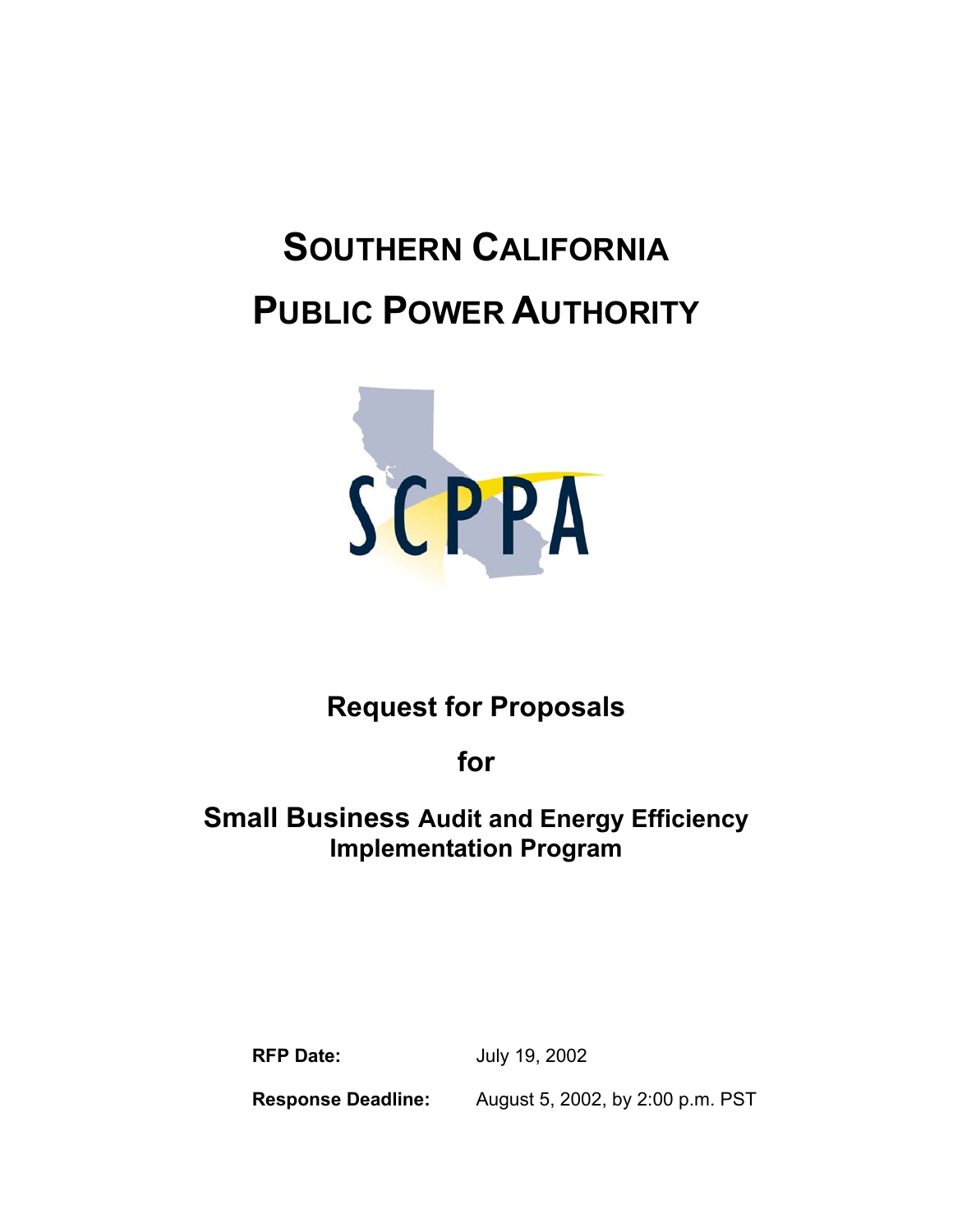# **SOUTHERN CALIFORNIA PUBLIC POWER AUTHORITY**

### **Request for Proposals (RFP) for Small Business Energy Audit and Energy Efficiency Implementation Program**

The Southern California Public Power Authority (SCPPA) is hereby soliciting competitive proposals for energy audit and energy efficiency implementation services for small business within its member municipal utility service territories.

#### **Introduction**

SCPPA, a joint powers authority and a public entity organized under the laws of the State of California, was created pursuant to the Government Code of California and a Joint Powers Agreement for the purpose of planning, financing, developing, acquiring, constructing, operating and maintaining projects for the generation or transmission of electric energy. SCPPA also facilitates joint service contracts, at the request of its members, to increase volume and increase procurement efficiency. A service contract entered into by SCPPA, pursuant to this RFP, would be utilized directly by the interested members to serve their respective utilities. The work would be ordered and approved directly by the members and the billing would be done through SCPPA.

SCPPA's Membership consists of twelve cities and one irrigation district which supply electric energy to Southern California, including the municipal utilities of the cities of Anaheim, Azusa, Banning, Burbank, Colton, Glendale, Los Angeles, Pasadena, Riverside, and Vernon, and the Imperial Irrigation District. In 2001 the cities of Cerritos and San Marcos joined SCPPA.

#### **Objectives**

The respondents should propose programs designed to meet the following program objectives:

- Recognize and address the energy conservation needs of Small Business customers.
- Assist Small Business customers with implementation of energy efficiency measures offered by their local electric utility.
- Improve competitiveness of small business customers through reduced energy related costs.
- Increase customer awareness of energy efficient business practices including improvements in operations and maintenance methods.
- Provide customers the opportunity to participate in other public programs.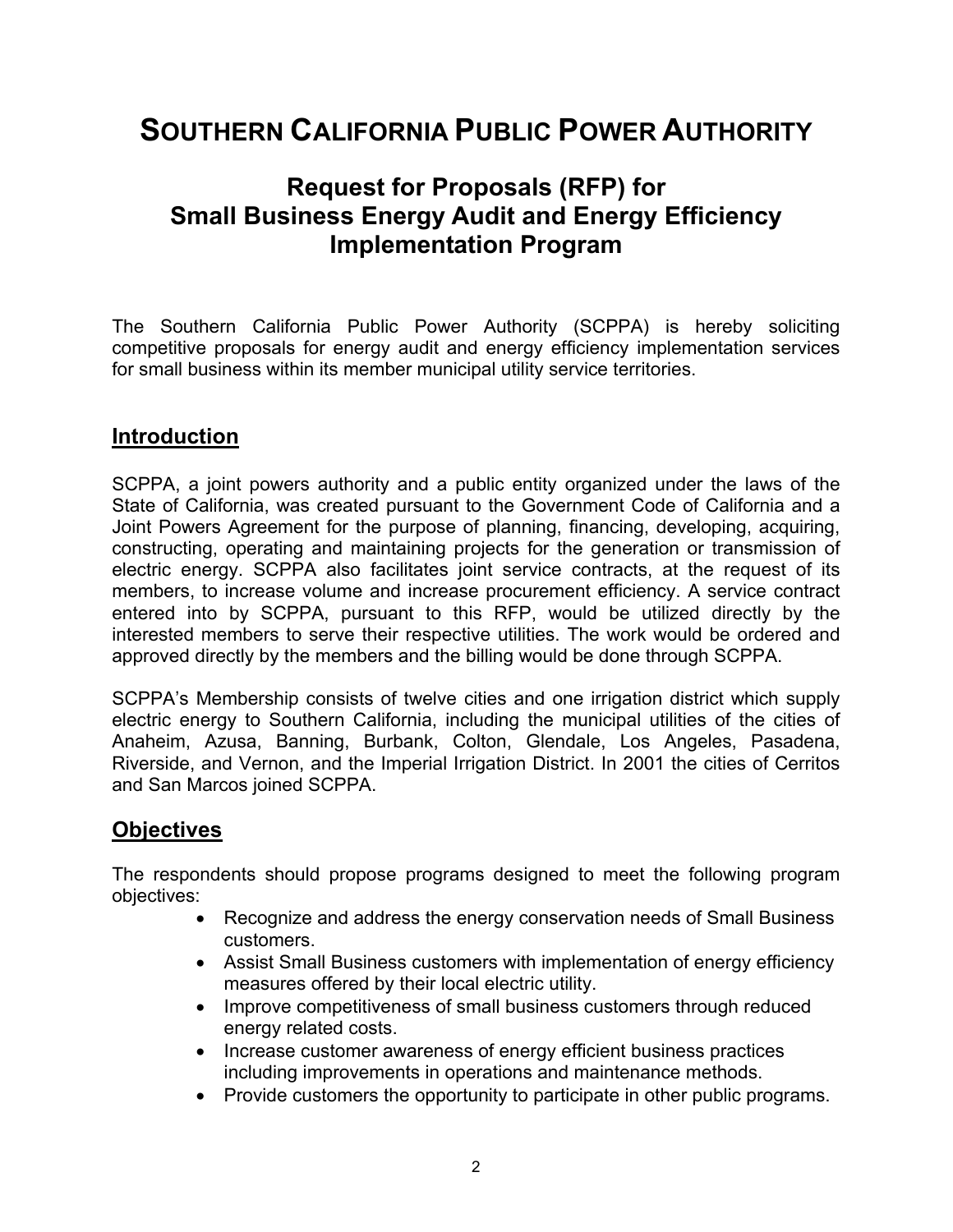#### **Scope of Services**

- 1. Propose a one-year, turnkey energy audit and energy efficiency implementation program for small business customers, i.e. <200 kW.
- 2. The program should, if possible, retain and use local personnel and/or companies to provide services.
- 3. Facility energy audit including customer and utility reporting.
- 4. Implementation measures may including, but not be limited to:
	- a. Energy efficient lighting
	- b. Heating, Ventilation, and Air conditioning (HVAC) and/or replacement
	- c. Refrigeration
	- d. Controls
- 5. Support member marketing programs.
- 6. Propose data collection procedure to facilitate program monitoring and evaluation including marketing and future program development.
- 7. Document and submit monthly report program results, including numbers of audits offered and completed, estimated energy savings, actual program costs, etc.
- 8. Document and submit report audit and incentive results to individual customers.
- 9. Facilitate implementation of recommended measures and procedures, including incentives and incentives processing.
- 9. Link program to existing and future energy efficiency and conservation programs.
- 10. Provide information of similar relevant work performed and contact information for three (3) recent references.
- 11. Safety requirements Respondents shall propose to opportunities for SCPPA to purchase renewable energy under long-term contract or through equity participation in one or more renewable energy facilities.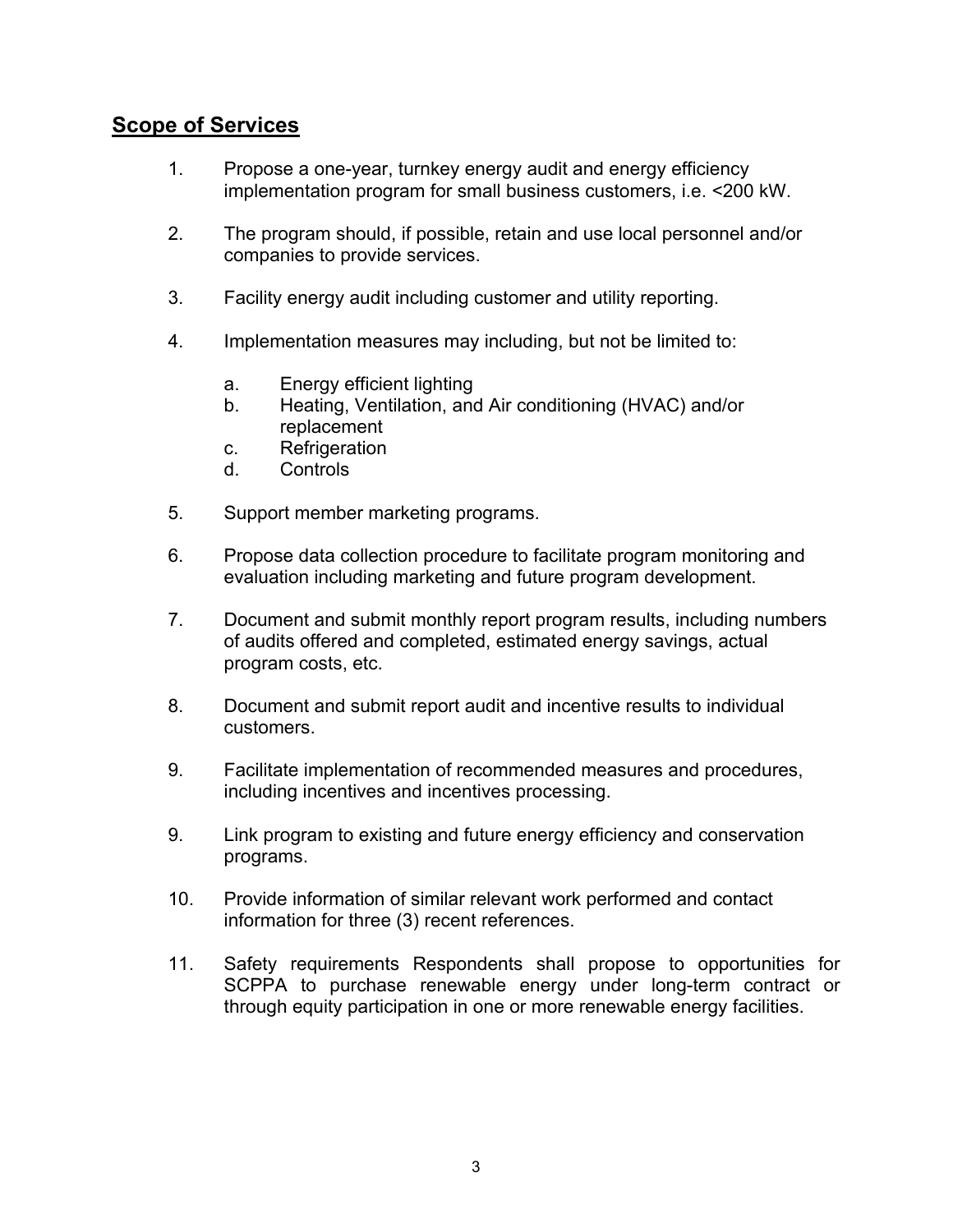#### **Proposal Selection Criteria**

#### **A. Applicant Information**

 Name of Organization: Address: City: City: City: City: City: City: City: City: City: City: City: City: City: City: City: City: City: City: City: City: City: City: City: City: City: City: City: City: City: City: City: City: City: City: City: City: City: Telephone: Name and title of contact person: Federal tax identification number: Organizational Mission or Purpose:

#### **B. Program Summary**

Briefly the program and the program objective

#### **C. Fee Schedule**

Provide a detailed fee schedule for deliverables proposed to meet the scope of work, i.e. cost per audit, etc. Quantity discounts for each deliverable will also be considered.

#### **D. Customer Participation Process**

Describe the methods by which customers will participate in this program.

#### **E. Program Development Process**

Provide description of how the program will be developed and implemented, including the process for determining customer eligibility, incentive amounts, program marketing, program reporting, etc.

#### **F. Program Implementation Timeline**

Provide a program implementation timeline, with start and stop dates, and other significant milestones.

#### **G. Administration**

Identify key personnel who will operate and/or administer the program or project and briefly identify their duties, responsibilities, and background.

#### **H. Cost-Effectiveness Criteria**

Describe cost-effectiveness of the program, measurement and variations documented, program costs, energy savings achieved, etc.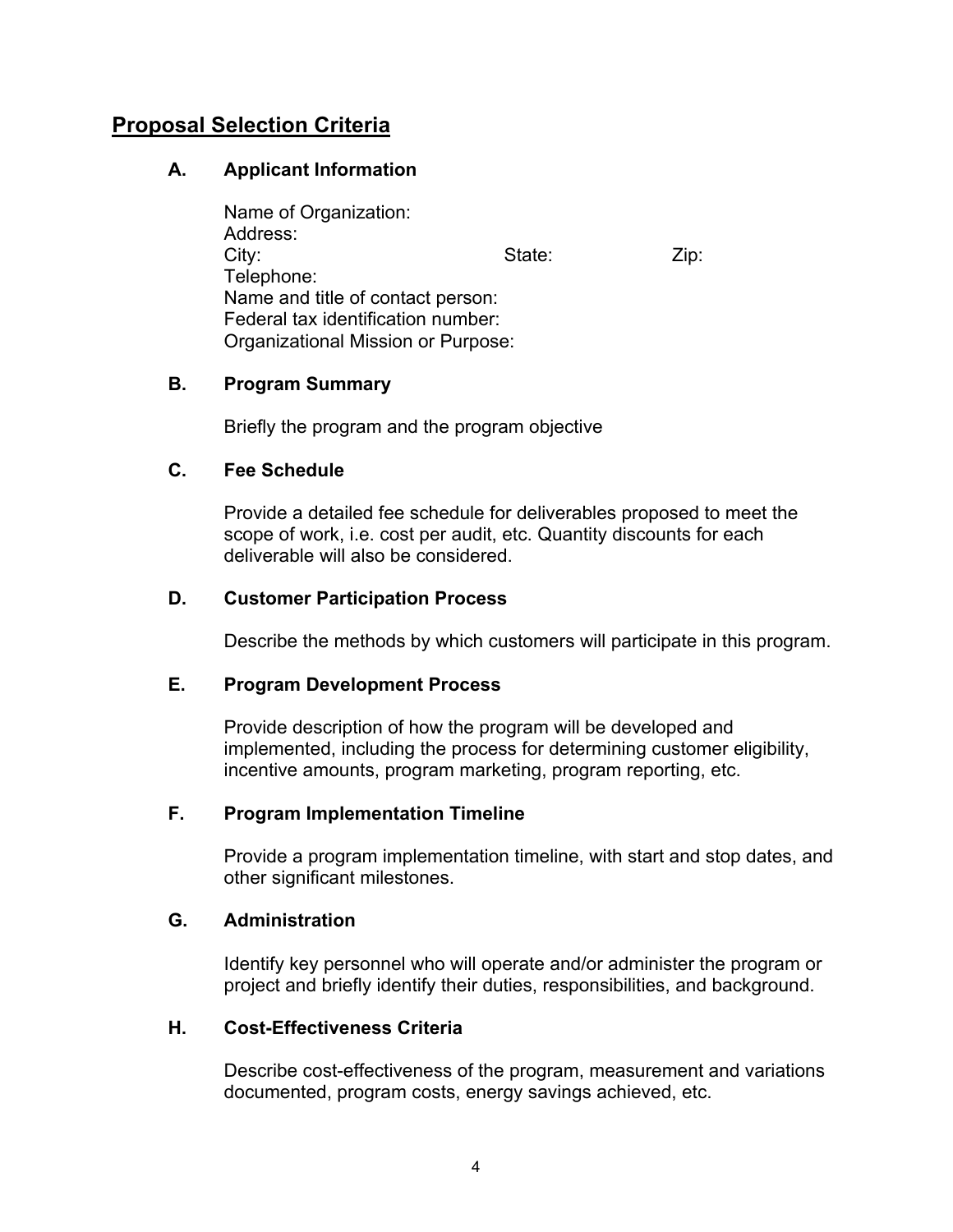#### **I. Monitoring and Evaluation**

Describe how the program will be monitored and evaluated on both in process and outcome basis.

#### **J. Past Program Experience**

Describe past program development and implementation experience, and provide a list of references for similar projects completed. Please include sample customer and utility reports, i.e. audits, M&V, summaries.

#### **Legal Considerations**

The consultant must be prepared to execute a Professional Service Agreement with SCPPA in accordance with Attachment 1. Exceptions to this document must be clearly delineated in the proposal.

#### **Professional Liability Insurance**

No member of the SCPPA Board or any other officer or authorized assistant, employee or agent of the city shall be personally responsible for any liability arising under the contract. Professional liability insurance will be required which includes coverage of any claims arising out of the performance of consultant's services under this Agreement, in an amount of not less than \$1,000,000. Such policy of professional liability insurance shall provide coverage for all claims occurring during the term of the policy notwithstanding the fact that claims may be asserted subsequent to the expiration of the policy.

#### **Proof of Insurance**

Proof of medical insurance for personal injuries, including accidental death to any one person and property damage insurance will be required covering all consultants on this project.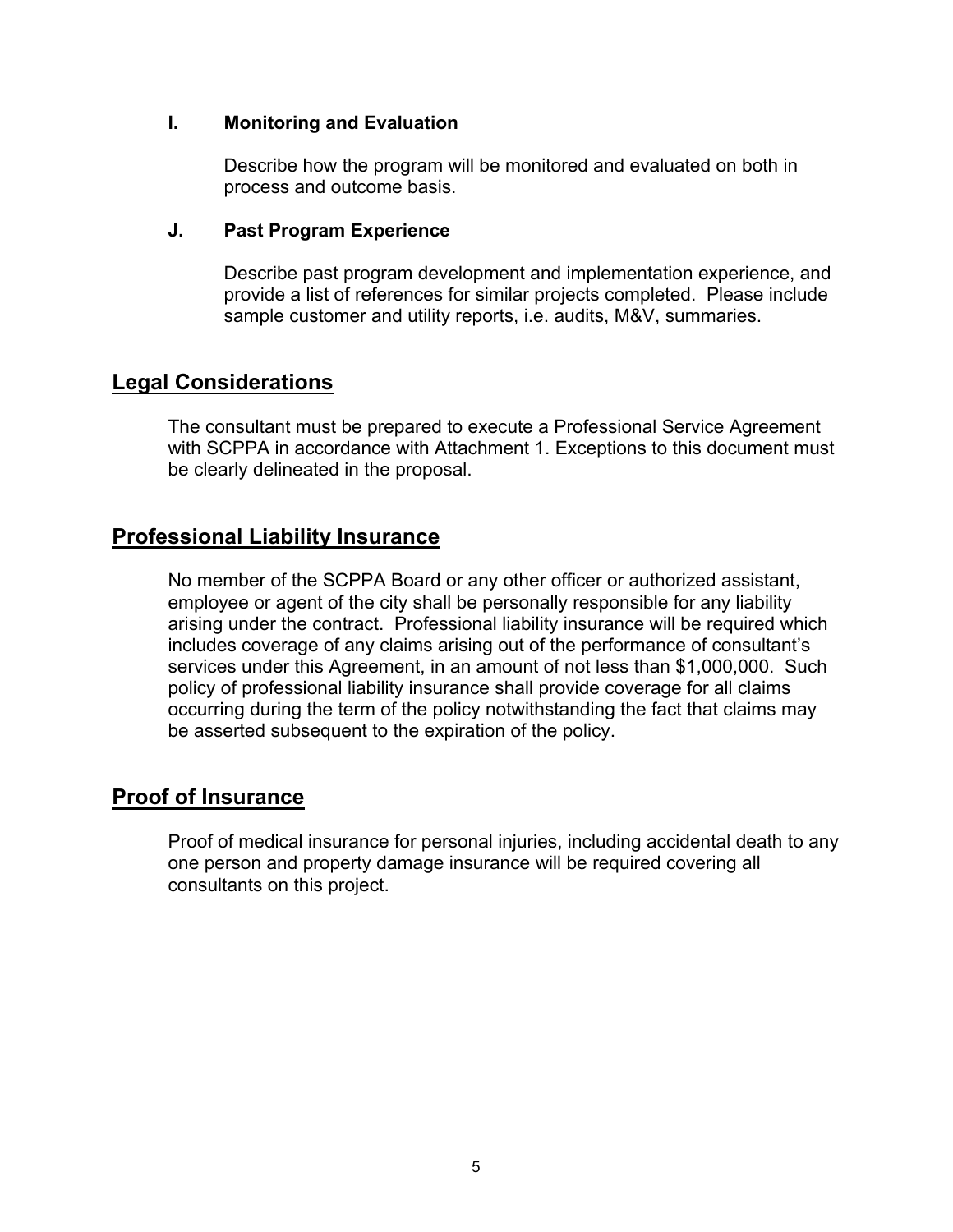#### **Selection Process**

Proposals received by the City will be reviewed and evaluated according to the following system:

- 1. Qualification and experience.
- 2. Approach to and understanding of program objectives.
- 3. Understanding of small business energy programs.
- 4. Ability to meet proposed schedule and production requirements.
- 5. Potential to meet SCPPA member small business customers' energy conservation program expectations.
- 6. Cost-effectiveness of the proposal.

SCPPA reserves the right to reject all bids for any reason whether or not said bids are responsive or non-responsive. SCPPA reserves the right to reject any bid that is non-responsive to this RFP. SCPPA may, but shall not be required to, solicit additional information, orally or in writing, from one or more of the applicants relating to the content of their proposal(s). SCPPA may, but shall not be required to, meet with one or more of the applicants prior to a preliminary selection of one or more applicants with which the Cities may choose to negotiate.

- SCPPA, at its sole discretion, shall evaluate responsive proposals and select proposals, if any, which provide the most value to SCPPA and its customers.
- Proposals may be combined with other proposals, at SCPPA's sole discretion.
- SCPPA shall determine at its sole discretion the value of any and/or all proposals.
- SCPPA shall evaluate any proposals in terms of price and non-price attributes.
- SCPPA shall perform an initial screening evaluation to identify and eliminate any proposals that are not responsive to the RFP, do not meet the minimum requirements set forth in the RFP, are clearly not economically competitive with other proposals, or are submitted by respondents that lack appropriate creditworthiness, sufficient financial resources, or qualifications to provide dependable and reliable services.
- SCPPA reserves the right, without qualification and in its sole discretion, to accept or reject any or all proposals for any reason without explanation to the respondent, or to make the award to that respondent, who, in the opinion of SCPPA, will provide the most value to SCPPA and its customers. SCPPA also reserves the right to make an award to the other than the lowest price offer or the proposal evidencing the greatest technical ability if